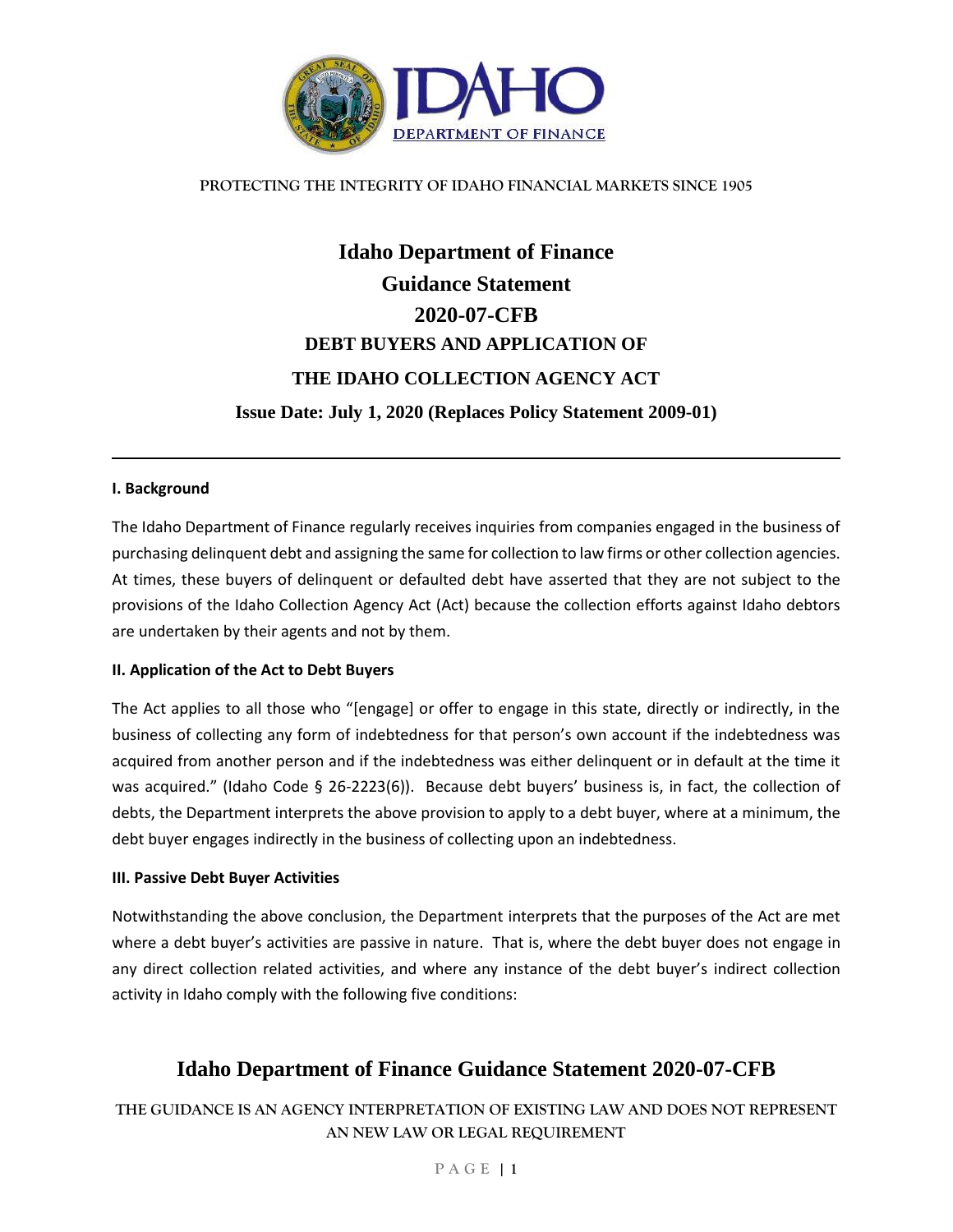

### **PROTECTING THE INTEGRITY OF IDAHO FINANCIAL MARKETS SINCE 1905**

- 1. For all of its debt collection activities in Idaho, the debt buyer utilizes only the services of an entity licensed under the Act; and
- 2. The debt buyer has no debt collection-related contact with an Idaho consumer, whether or not initiated by the debt buyer, relating to actual or alleged debts; and
- 3. The debt buyer does not report, or cause to be reported, a debt on an Idaho consumer's credit report; and
- 4. No attorney for the debt buyer initiates contact against an Idaho consumer in the debt buyer's name; and,
- 5. No attorney for the debt buyer files a lawsuit against an Idaho consumer in the debt buyer's name.

### **IV. Summary**

If a debt buyer complies with the provisions of items 1 through 5, above, the Department will take no action against the debt buyer with regard to the licensing provisions of the Act. It should be noted that such activities are still subject to examination and investigation pursuant to the Act, as applicable.

**Contact -** You may direct comments or requests for additional information regarding this Guidance Statement to:

Bureau Chief, Consumer Finance Bureau Idaho Department of Finance Telephone: 1-(208)-332-8000 P.O. Box 83720 Facsimile: 1-(208)-332-8033 Boise, Idaho 83720-0031 **Email: finance@finance.idaho.gov** Email: finance@finance.idaho.gov

### **Frequently Asked Questions and Responses:**

**Question:** Why does numbered paragraph 2 of the Debt Buyer Guidance indicate that if an Idaho consumer calls us or writes to us we lose the Department's no action position as described in the Guidance?

**Answer:** Numbered paragraph 2 is intended to convey that a Debt Buyer not holding a license under the Idaho Collection Agency Act cannot engage in **any** type of collection activity with

# **Idaho Department of Finance Guidance Statement 2020-07-CFB**

**THE GUIDANCE IS AN AGENCY INTERPRETATION OF EXISTING LAW AND DOES NOT REPRESENT AN NEW LAW OR LEGAL REQUIREMENT**